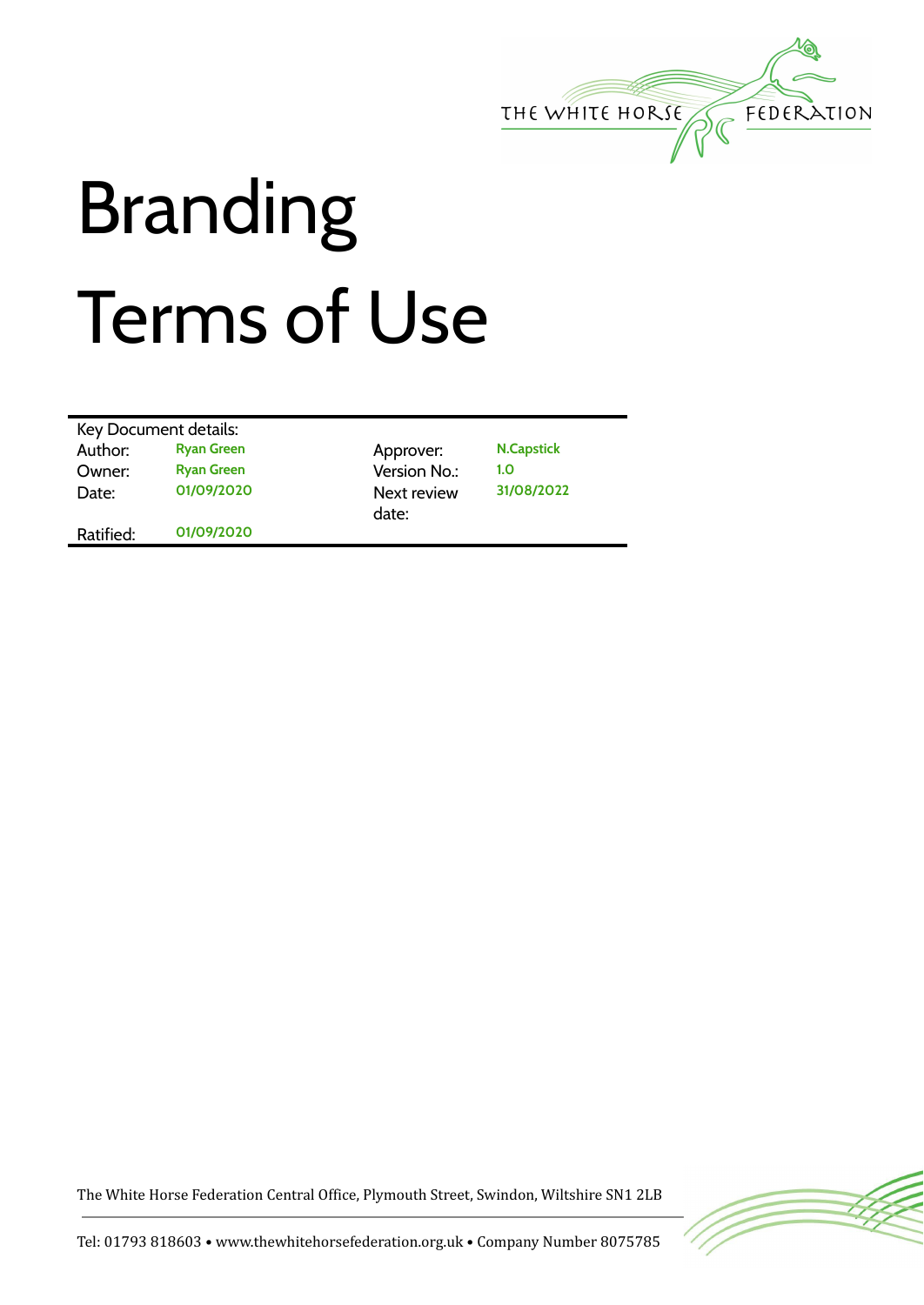

## **The White Horse Federation Branding Terms of Use**

## **The use of The White Horse Federation (TWHF) branding implies acceptance of the following Terms of Use:**

- You shall not alter, modify, adapt, enhance, add to, or delete any part of the TWHF logo or any school logo within the MAT;
- You shall not embed or promote TWHF or any TWHF school logo as your own or via any printed or electronic external media;
- You shall not incorporate any TWHF logo features into your own product names, service names, trademarks, logos, or company names;
- You shall not share any TWHF logo provided for your own internal audience with any third parties;
- You shall not use any TWHF logos or branding in conjunction or alongside any illegal, immoral, or 'adult only' activity or in any way which is obscene, indecent, vulgar, unsavor, defamatory, or which could harm or compromise TWHF's reputation or goodwill or that of any of its stakeholders;
- You shall not, without TWHF's prior written consent, permit any TWHF branding to be used, reproduced, published, or distributed by anyone else;
- You shall not use any element of the TWHF brand to endorse any specific product or service.
- You will utilise TWHF branding in full compliance with the guidance set out in [The White](https://drive.google.com/file/d/1BqnaaL4EFir9M7kNlPg_O1qNu9qbpvUo/view?usp=sharing) [Horse Federation's Design and Brand Guidelines.](https://drive.google.com/file/d/1BqnaaL4EFir9M7kNlPg_O1qNu9qbpvUo/view?usp=sharing)

## **A breach of these terms may result in The White Horse Federation asking you to withdraw the offending items with immediate effect at your own expense.**

The White Horse Federation may, at its discretion, withdraw a user's permission based on its sole opinion of material viewed as misleading, unfair, defamatory, infringing, libelous, disparaging, obscene, or otherwise objectionable.

You shall indemnify The White Horse Federation against all losses, liabilities, damages, claims, costs, and expenses which we may incur howsoever arising or resulting from any reproduction, publication, distribution, or other use of TWHF's branding.

The use of TWHF's branding shall be entirely at your own risk. We give no warranty as to the accuracy, correctness, reliability, quality, or originality of any material or anything depicted in any material. The rights granted to you under these Terms of Use shall terminate immediately upon your breach of any of these Terms of Use. We reserve the right to change these Terms of Use from time to time without prior notice.

The White Horse Federation Central Office, Plymouth Street, Swindon, Wiltshire SN1 2LB